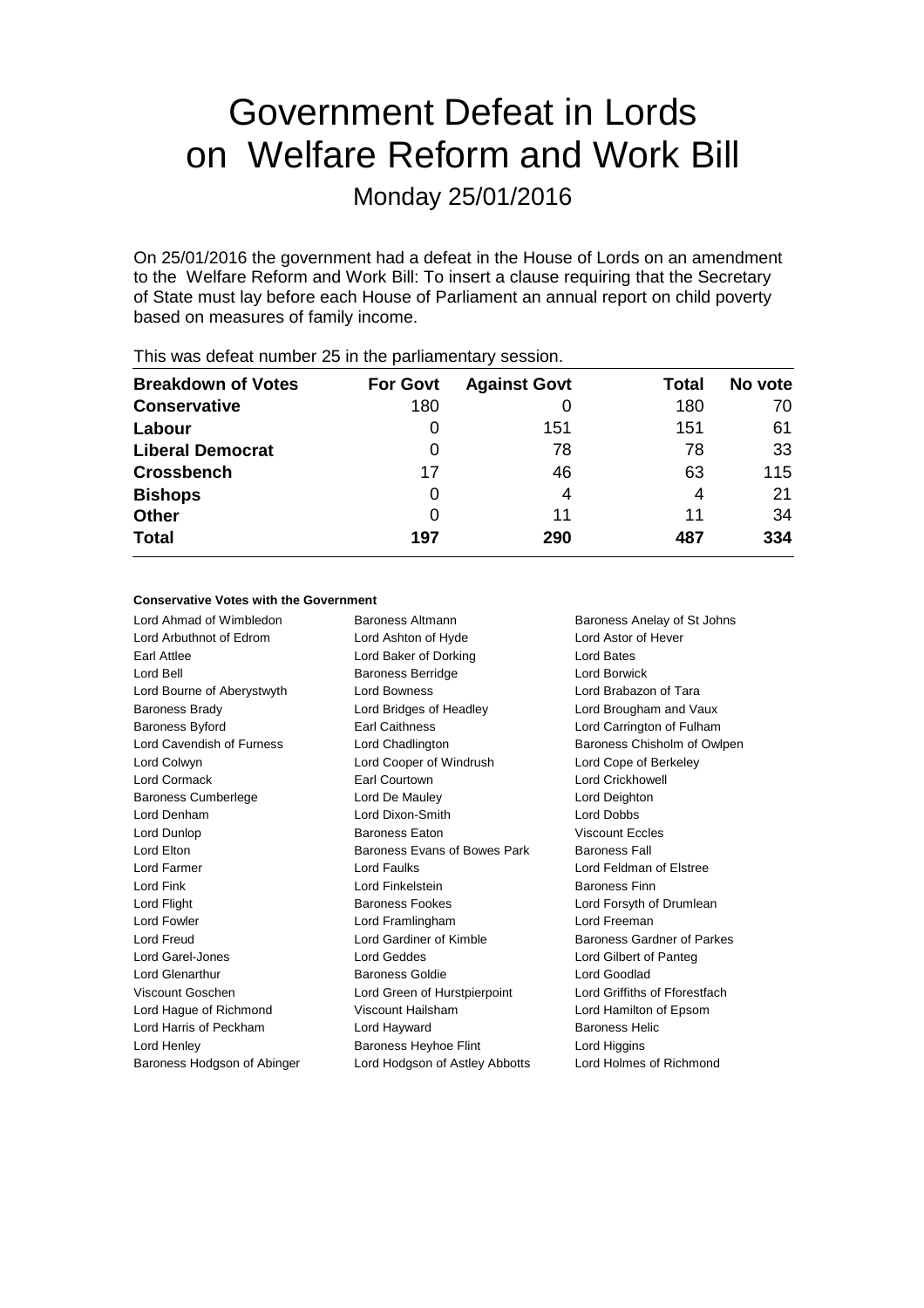Earl Howe Lord Howell of Guildford Lord Hunt of Wirral Lord Inglewood Lord James of Blackheath Baroness Jenkin of Kennington Lord Jopling **Lord Keen of Elie** Lord Keen Clear Lord King of Bridgwater Lord Kirkham Baroness Knight of Collingtree Lord Lang of Monkton Lord Lansley **Lord Lawson of Blaby** Lord Lord Leigh of Hurley Lord Lexden Earl Lindsay Lord Lingfield Earl Liverpool **Lord Livingston of Parkhead** Marquess of Lothian Lord Lucas Lord Lupton Lord Lyell Lord MacGregor of Pulham Market Lord Mackay of Clashfern Lord Marlesford Lord Maude of Horsham Lord Mawhinney Lord McColl of Dulwich Baroness McGregor-Smith Baroness McIntosh of Pickering Baroness Mobarik Baroness Mone **Lord Moore of Lower Marsh Baroness Morris of Bolton** Lord Nash **Baroness Neville-Jones** Baroness Neville-Rolfe Baroness Newlove Lord Norton of Louth Lord O'Shaughnessy Baroness O'Cathain Lord O'Neill of Gatley Baroness Oppenheim-Barnes Lord Patten of Barnes **Baroness Perry of Southwark** Baroness Pidding Lord Polak Lord Cord Popat Lord Porter of Spalding Lord Prior of Brampton **Baroness Rawlings** Baroness Redfern Viscount Ridley Lord Risby Lord Robathan Baroness Rock Lord Rotherwick Lord Ryder of Wensum Lord Sanderson of Bowden Lord Sassoon and Baroness Scott of Bybrook Baroness Seccombe **Earl Selborne Earl Selborne Lord Selkirk of Douglas** Lord Selsdon Baroness Shackleton of Belgravia Baroness Sharples Lord Sheikh Baroness Shephard of Northwold Lord Sherbourne of Didsbury Baroness Shields Lord Shinkwin Earl Shrewsbury Lord Skelmersdale Lord Smith of Hindhead Lord Spicer Baroness Stedman-Scott Baroness Stowell of Beeston Lord Strathclyde Baroness Stroud Lord Suri Lord Taylor of Holbeach Lord Trefgarne Viscount Trenchard Lord Trimble Lord True Lord Tugendhat Viscount Ullswater Lord Wakeham Baroness Warsi Lord Wasserman Lord Wei **Baroness Wilcox Baroness Wilcox Lord Willetts** 

Baroness Hooper Lord Horam Lord Howard of Rising Baroness Williams of Trafford Lord Young of Cookham Viscount Younger of Leckie

**Conservative Votes against the Government**

### **Labour Votes with the Government**

#### **Labour Votes against the Government**

- Baroness Bakewell Lord Bassam of Brighton Lord Beecham Baroness Blood **Lord Blunkett** Lord Boateng Lord Boateng Lord Bradley **Lord Bragg Lord Brennan** Lord Brooke of Alverthorpe Lord Brookman Lord Campbell-Savours Lord Carter of Coles Lord Cashman Lord Christopher Lord Clark of Windermere Lord Clarke of Hampstead Lord Clinton-Davis Lord Collins of Highbury **Baroness Corston** Baroness Crawley Lord Desai **Baroness Donaghy** Baroness Donaghy Baroness Drake Lord Dubs **Lord Elder** Lord Elder **Lord Evans of Temple Guiting** Baroness Farrington of Ribbleton Lord Faulkner of Worcester Lord Foster of Bishop Auckland Baroness Gale Lord Giddens Lord Glasman Baroness Golding **Lord Gordon of Strathblane** Baroness Gould of Potternewton Lord Grantchester Lord Griffiths of Burry Port Lord Grocott Lord Hain Viscount Hanworth Lord Harris of Haringey
- Lord Allen of Kensington Baroness Armstrong of Hill Top Lord Bach
- Lord Cunningham of Felling Lord Davies of Oldham Baroness Dean of Thornton-le-Fylde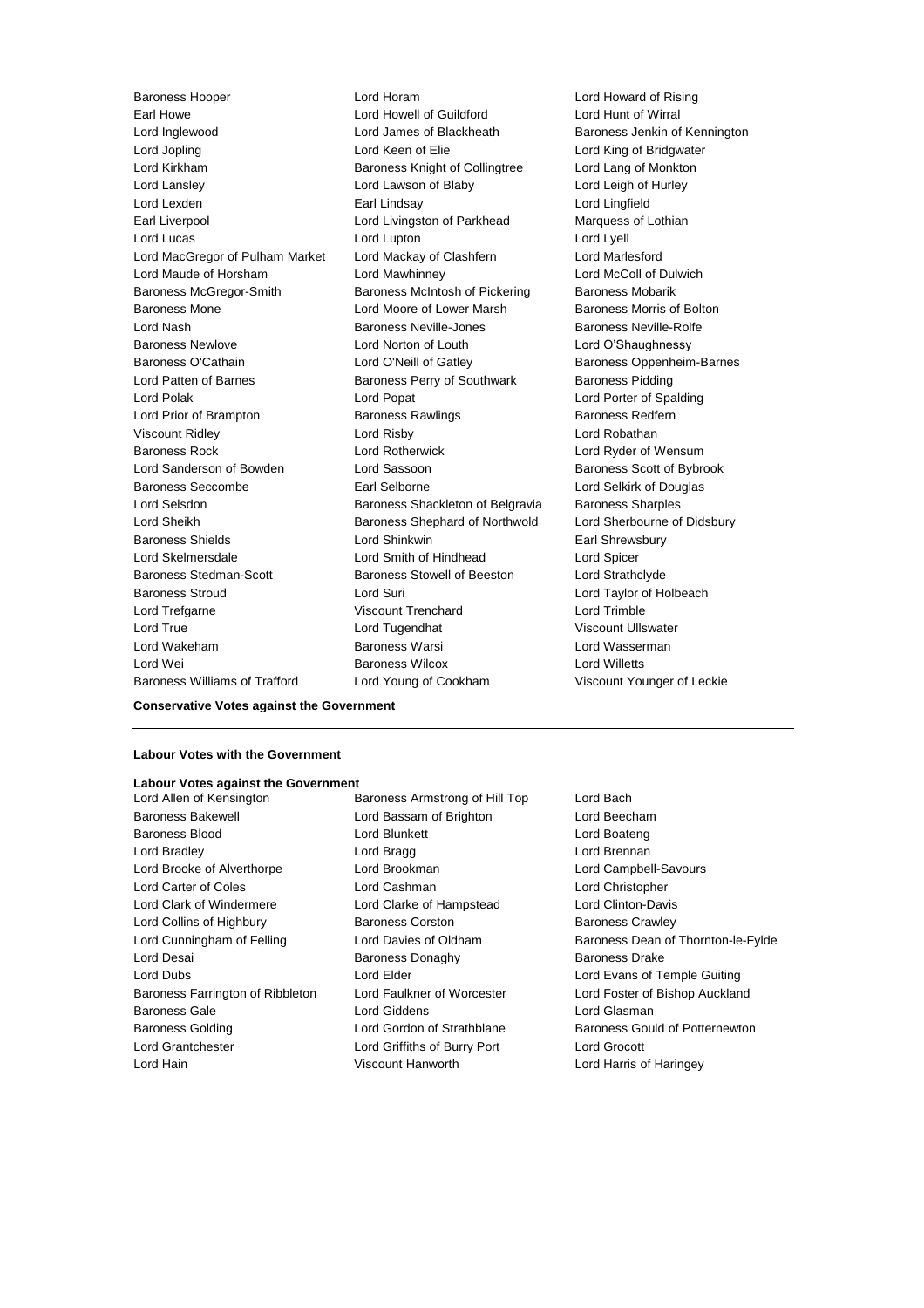Baroness Hayter of Kentish Town Baroness Healy of Primrose Hill Baroness Henig Baroness Hilton of Eggardon Lord Hollick Baroness Hollis of Heigham Lord Howarth of Newport Baroness Howells of St Davids Lord Howie of Troon Lord Hughes of Woodside Baroness Hughes of Stretford Lord Hunt of Kings Heath Lord Hunt of Chesterton **Lord Irvine of Lairg** Baroness Jay of Paddington Baroness Jones of Whitchurch Lord Jones Lord Jordan Baroness Jowell Lord Judd Baroness Kennedy of The Shaws Baroness Kennedy of Cradley Lord Kennedy of Southwark Baroness King of Bow Lord Kinnock Baroness Kinnock of Holyhead Lord Kirkhill Baroness Lawrence of Clarendon Lord Layard Lord Lea of Crondall Lord Leitch Lord Lennie Baroness Liddell of Coatdyke Lord Lipsey Baroness Lister of Burtersett Lord Livermore Lord Macdonald of Tradeston Lord MacKenzie of Culkein Lord Mandelson Lord Maxton Lord McAvoy Lord McConnell of Glenscorrodale Baroness McDonagh **Lord McFall of Alcluith** Baroness McIntosh of Hudnall Lord Mendelsohn Lord Mitchell Lord Monks Lord Moonie **Baroness Morgan of Huyton** Baroness Morgan of Ely Lord Morgan **Lord Morris of Aberavon** Baroness Morris of Yardley Lord Morris of Handsworth **Lord Murphy of Torfaen** Baroness Nye Lord Patel of Bradford **Lord Pendry Community** Baroness Pitkeathley Lord Plant of Highfield **Baroness Prosser Baroness Quin** Baroness Quin Lord Rea **Baroness Rebuck** Lord Reid of Cardowan Baroness Rebuck Lord Reid of Cardowan Lord Richard Lord Rooker Lord Rosser Lord Rowlands **Baroness Royall of Blaisdon** Baroness Scotland of Asthal Baroness Sherlock **Baroness Smith of Gilmorehill** Baroness Smith of Basildon Lord Snape Lord Soley Lord Stevenson of Balmacara Lord Stone of Blackheath Lord Taylor of Blackburn Baroness Taylor of Bolton Lord Temple-Morris Lord Tomlinson Lord Touhig Lord Tunnicliffe **Baroness Wall of New Barnet** Baroness Warwick of Undercliffe Lord Watson of Invergowrie Lord Watts Lord West of Spithead Baroness Wheeler **Baroness Whitaker** Lord Whitty Lord Williams of Elvel Lord Winston Lord Wood of Anfield Lord Woolmer of Leeds Baroness Worthington Lord Young of Norwood Green Baroness Young of Old Scone

Lord Harrison Lord Hart of Chilton Lord Haworth

### **Liberal Democrat Votes with the Government**

### **Liberal Democrat Votes against the Government**

| Lord Addington                     | Lord Ashdown of Norton-sub-Hamdon Baroness Bakewell of Hardington | Mandeville                   |
|------------------------------------|-------------------------------------------------------------------|------------------------------|
| Baroness Barker                    | Lord Beith                                                        | Baroness Benjamin            |
| Baroness Bonham-Carter of Yarnbury | Baroness Bowles of Berkhamsted                                    | Lord Bradshaw                |
| <b>Baroness Brinton</b>            | Baroness Burt of Solihull                                         | Lord Campbell of Pittenweem  |
| Lord Chidgey                       | <b>Lord Cotter</b>                                                | Lord Dholakia                |
| <b>Baroness Doocey</b>             | Lord Fearn                                                        | <b>Baroness Featherstone</b> |
| Lord Foster of Bath                | Baroness Garden of Frognal                                        | Lord German                  |
| Earl Glasgow                       | Lord Goddard of Stockport                                         | Baroness Grender             |
| Baroness Hamwee                    | Baroness Harris of Richmond                                       | <b>Baroness Humphreys</b>    |
| Lord Hussain                       | Baroness Hussein-Ece                                              | Baroness Janke               |
| <b>Baroness Jolly</b>              | Lord Jones of Cheltenham                                          | Lord Kirkwood of Kirkhope    |
| Baroness Kramer                    | Lord Lester of Herne Hill                                         | Lord Loomba                  |
| <b>Baroness Ludford</b>            | Lord Maclennan of Rogart                                          | <b>Baroness Maddock</b>      |
| Baroness Manzoor                   | Lord McNally                                                      | Lord Newby                   |
| Baroness Nicholson of Winterbourne | <b>Baroness Northover</b>                                         | Lord Oates                   |
| Lord Paddick                       | Lord Palmer of Childs Hill                                        | <b>Baroness Parminter</b>    |